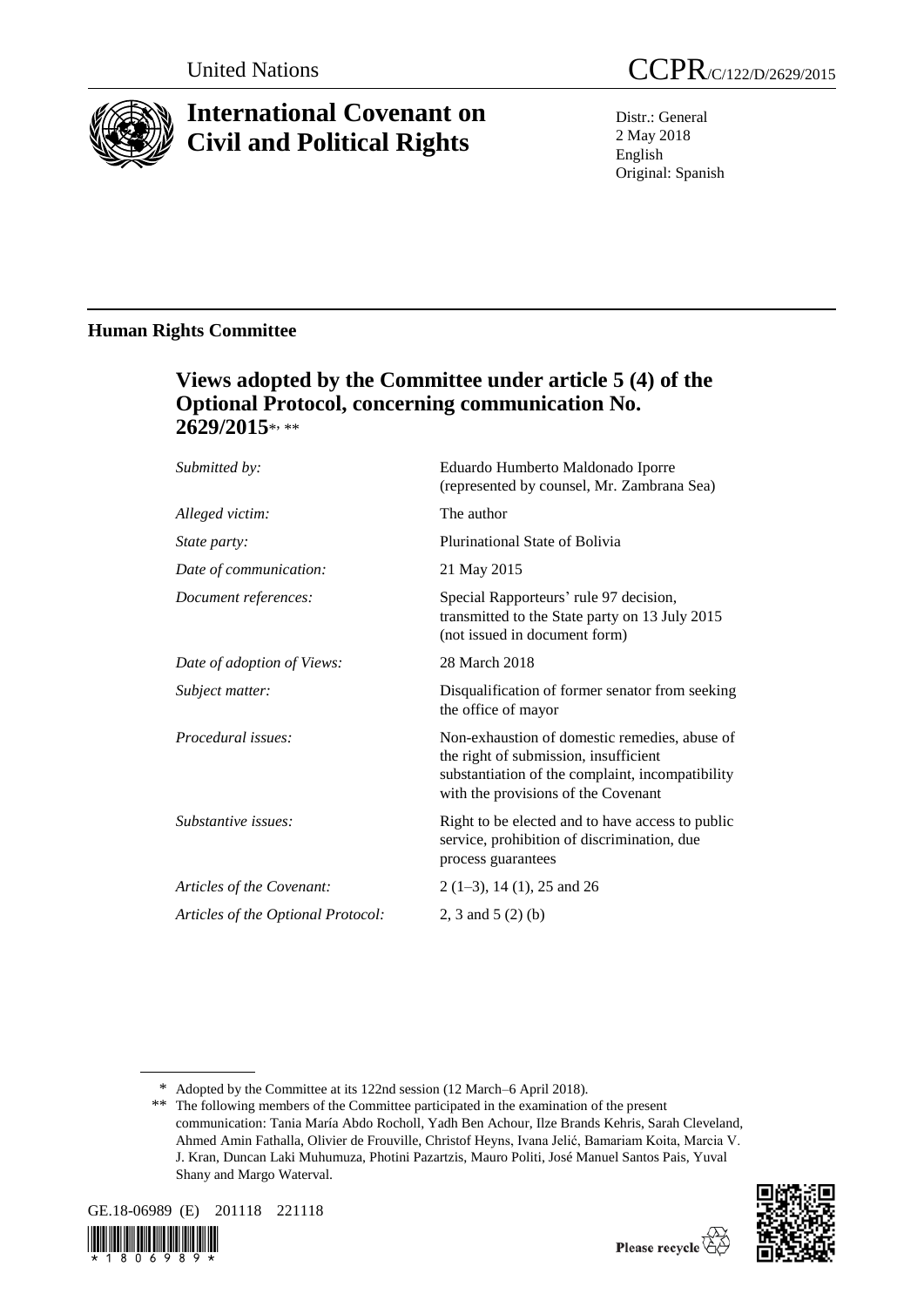1.1 The author of the communication is Eduardo Humberto Maldonado Iporre, a national of the Plurinational State of Bolivia born in 1968. He claims that the State party has violated his rights under articles  $2(1-3)$ ,  $14(1)$ ,  $25$  and  $26$  of the Covenant. He is represented by counsel. The Optional Protocol entered into force for the State party on 12 November 1982.

1.2 On 29 October 2015, the Special Rapporteurs on new communications and interim measures, acting on behalf of the Committee, rejected the State party's request that the admissibility of the communication be considered separately from its merits.

# **The facts as submitted by the author**

2.1 The author stood as a candidate for senator of the Department of Potosí, as a member of the Movimiento al Socialismo-Instrumento Político por la Soberanía de los Pueblos (MAS) party, in the general elections held in the Plurinational State of Bolivia on 6 December 2009.<sup>1</sup> After MAS won a sweeping electoral victory, the first Plurinational Legislative Assembly was formed for the period 2010–2015, during which time the author was appointed as Chair of the Senate's Constitution, Human Rights and Elections Committee.<sup>2</sup>

2.2 On 29 July 2010, a general strike was called in the Department of Potosí. This triggered a conflict and a "breakdown in the relationship between the central Government and the Department". The author took various initiatives to persuade the central Government to take action on the Department's complaints. As those efforts were unsuccessful, the author joined the hunger strike begun by various members of civic organizations in the Department. After the strike was ended on 16 August 2010, a bill on the prohibition of racism and all forms of discrimination was submitted to the Senate committee chaired by the author. The author convened parliamentary hearings in order to build consensus on the bill with human rights organizations and press institutions, and this "displeased" the executive branch. President Evo Morales stated publicly that the legislature "should adopt the bill without changing a single comma".

2.3 On 4 October 2010, the Senate, with the MAS senators providing the necessary two thirds of the votes, removed the author from his position as Chair of the Constitution, Human Rights and Elections Committee. The author states that this unprecedented decision was taken in compliance with politically motivated instructions, which demonstrated the "political intolerance and subordination of the legislative branch to the executive branch". In 2011, the author criticized various actions taken by the executive branch, including the police repression of an indigenous peoples' march against the construction of a highway in the Isiboro-Sécure Indigenous Territory and National Park, and a bill under which a portion of the Uyuni salt flats would be made available to mining cooperatives. In 2012 the author opposed another bill on the redistribution of parliamentary seats, and in 2014 he opposed a bill on mining and metallurgy. The author states that his criticisms of the executive branch, which were based on the defence of his Department's interests, human rights and the protection of natural resources, brought about a gradual estrangement between himself and the governing party.

2.4 On 28 April 2014, the authorities of the Plurinational Electoral Branch scheduled general elections for 12 October 2014.<sup>3</sup> In those elections, members of the Plurinational Legislative Assembly (deputies and senators) who were serving in the 2010–2015 term were eligible to stand for re-election to the Assembly for the 2015–2020 term, even though all of them had lived in La Paz during the preceding term, as that was where the legislature

<sup>&</sup>lt;sup>1</sup> The party led by President Evo Morales Ayma, which has held the executive since 2006.

<sup>2</sup> The legislative body of the Plurinational State of Bolivia.

<sup>&</sup>lt;sup>3</sup> The Plurinational Electoral Branch is one of the four branches of government of the Plurinational State of Bolivia, along with the legislative, executive and judicial branches, all of which are coequal under the Constitution. It is responsible for administering the democratic system, the civil registry and electoral justice; overseeing political organizations; and organizing, administering and carrying out electoral processes. It is made up of the Supreme Electoral Court, departmental electoral courts, district electoral courts, polling station panels and electoral officials (articles 1–5 of Act No. 18 on the Plurinational Electoral Branch).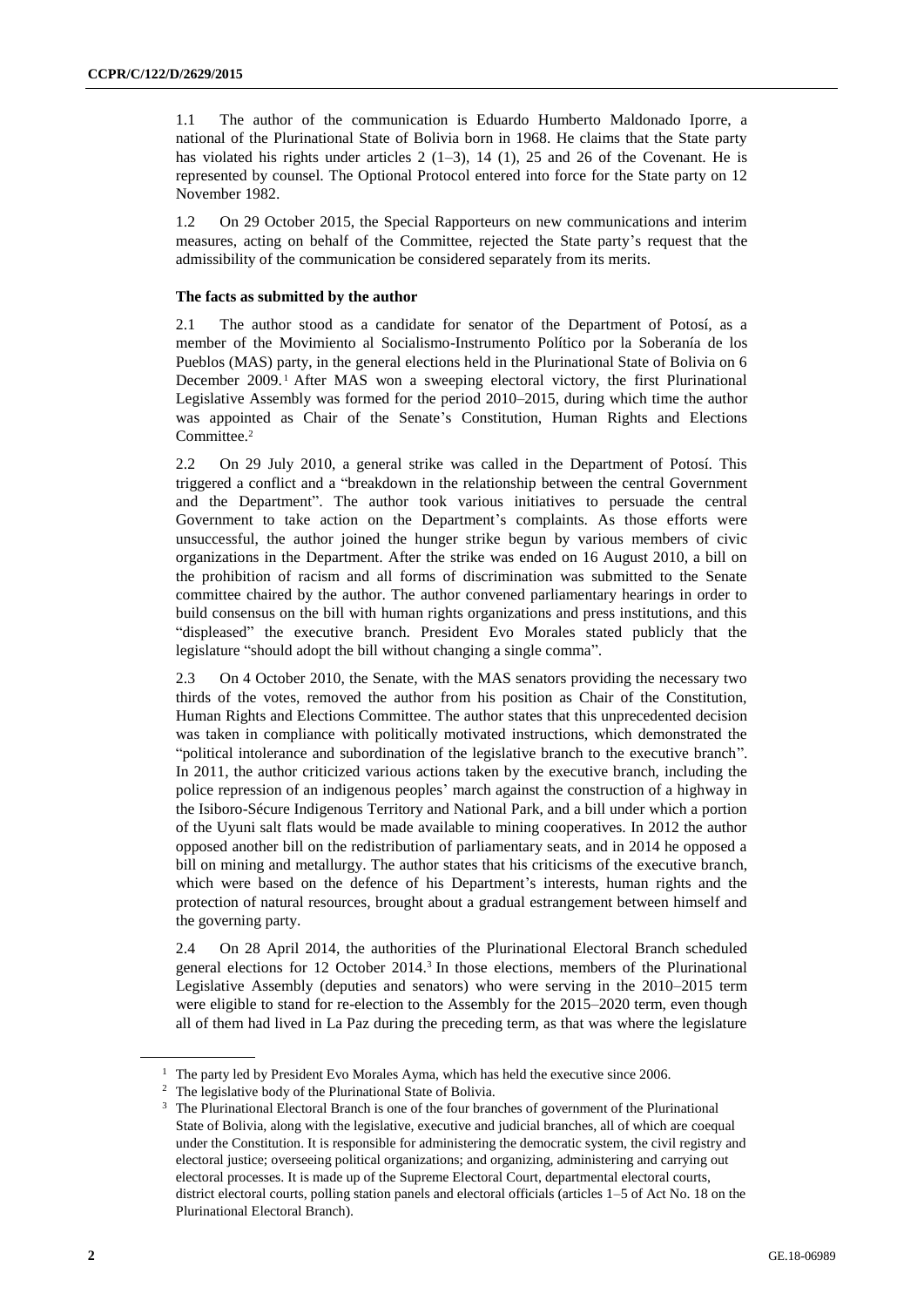was located.<sup>4</sup> While article 149 of the Constitution requires candidates for election to the Plurinational Legislative Assembly to have "resided permanently in the corresponding electoral district for at least the two years immediately preceding the election", the electoral authorities held that members of the national legislature should be deemed to have permanent residency in the departments they represented, not in the place where they discharged their duties as Assembly members, i.e. La Paz.

2.5 Articles 285.I and 287.I of the Constitution<sup>5</sup> specify the same two-year permanent residency requirement for candidates for election to executive bodies, councils and assemblies of autonomous local governments.<sup>6</sup>

2.6 On 30 October 2014, Transitional Electoral Act No. 587 on the 2015 subnational elections was promulgated. This law provided that the criteria applied in the preceding elections, held on 4 April 2010, for the composition of and election to subnational bodies should also apply in the subnational elections of 29 March 2015. On 14 November 2014, the Supreme Electoral Court issued circular No. 52/2014, under which candidates were required to prove their residency in the corresponding department by submitting a voluntary statement certified by a notary and a certificate of registration in the voter roll of the place where they were standing for election. In December 2014, regulations for the election of departmental, regional and municipal political authorities in the 2015 subnational elections were adopted; these regulations confirmed the conditions set out in circular No. 52/2014.

2.7 The author notes that, after it became publicly known that several members of the 2010–2015 Assembly who were dissident members of MAS were planning to stand in the 2015 subnational elections as candidates for mayor in various large municipalities, on 18 December 2014 the Supreme Electoral Court issued circular No. 71/2014, under which persons who had been members of the Plurinational Legislative Assembly in the 2010– 2015 term were not permitted to stand for any subnational office except those of governor or member of a departmental assembly.<sup>7</sup>

2.8 Also on 18 December 2014, the Senate and the Chamber of Deputies issued separate statements rejecting circular No. 71/2014 as a violation of article 26 of the Constitution, which guarantees the free exercise of citizens' political rights. That same day, the author submitted his resignation from the office of senator.

2.9 On 29 December 2014, the author, through the Poder Popular ("People's Power") citizens' association, registered as a candidate for mayor of the municipality of Potosí, the capital of the Department of Potosí. To certify his residency, he submitted a voluntary statement certified by a notary and a certificate of voter registration in that locality, as required by Transitional Electoral Act No. 587 and circular No. 52/2014. On 13 January

<sup>4</sup> The author notes that at least six senators who had served in the Assembly in the 2010–2015 term were deemed eligible and were subsequently elected as representatives of their respective departments for the 2015–2020 term.

<sup>5</sup> Article 285: "I. Candidates for elective office in the executive bodies of autonomous local governments shall be required to meet the general conditions for access to public service, and: 1. To have permanently resided in the corresponding department, region or municipality for at least the two years immediately preceding the election."

Article 287: "I. Candidates for election to councils and assemblies of autonomous local governments shall be required to meet the general conditions for access to public service, and: 1. To have permanently resided in the corresponding jurisdiction for at least the two years immediately preceding the election."

<sup>6</sup> "Autonomous" entities consist of regions, departments, municipalities and autonomous indigenous campesino communities.

<sup>7</sup> Circular No. 71/2014 provides as follows: "The Supreme Electoral Court reminds political organizations ... that pursuant to articles 285.I.1 and 287.I.1 of the Constitution, candidates for this subnational electoral process must, among other requirements, have resided permanently in the constituency where they are standing for office for at least the two years immediately preceding the elections. In consequence, persons who were members of the Plurinational Legislative Assembly (senators and deputies) in the 2010–2015 term may not stand as candidates for provincial governor, district administrator, district development executive, mayor, regional assembly member or municipal council member. The departmental electoral courts are instructed to ensure compliance with the present circular and to have their secretariats notify political organizations accordingly."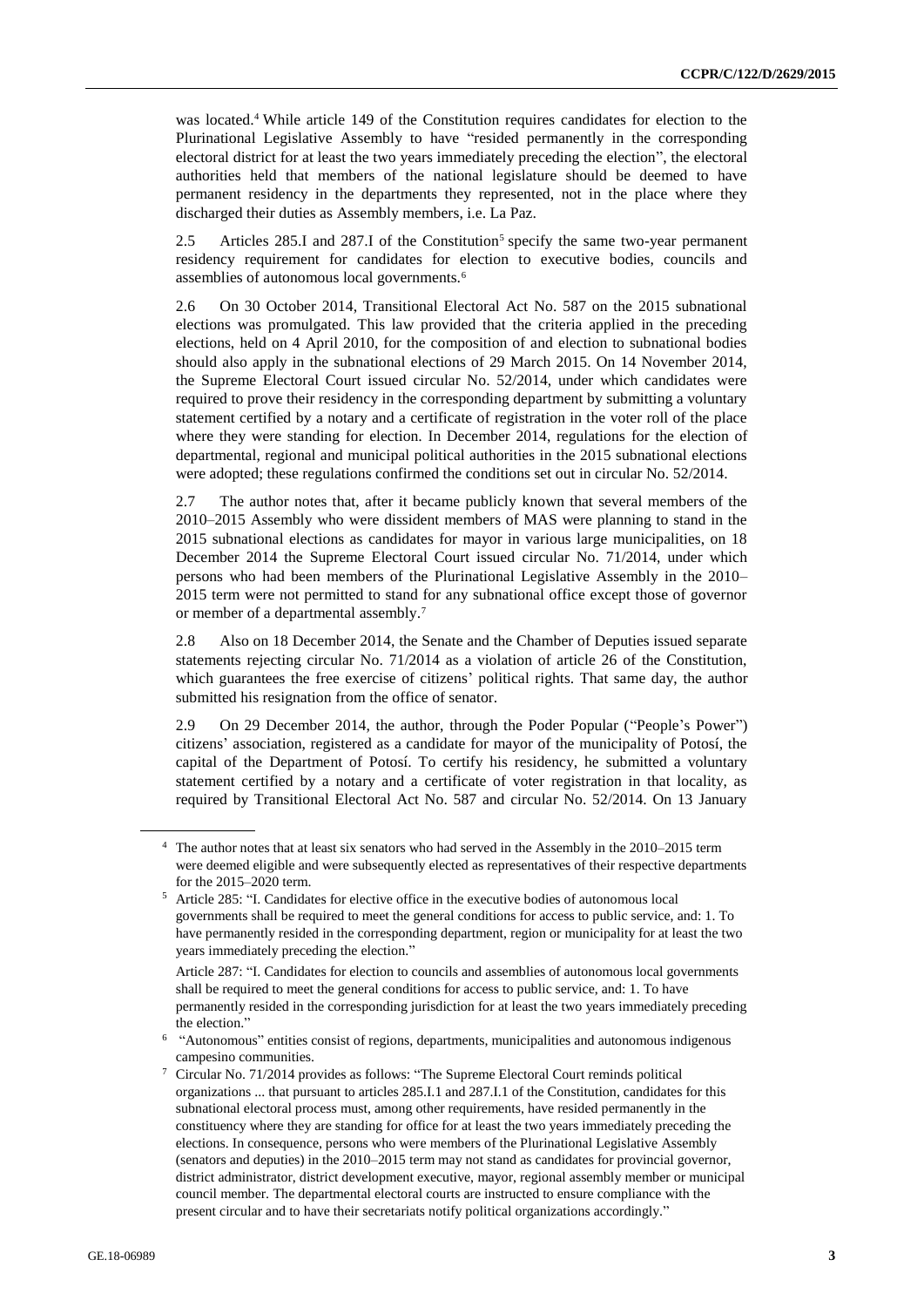2015, the Departmental Electoral Court of Potosí issued decision No. E-04/2015, whereby it found that the author was ineligible, under circular No. 71/2014, to stand for election to the office of mayor because he had served as a senator during the previous legislative term.

2.10 The citizens' association Poder Popular, acting on behalf of the author, filed an appeal against this ruling with the Supreme Electoral Court. The appeal was dismissed by decision No. 95/2015 of 19 January 2015 on the grounds that the author did not meet the requirement to have resided in Potosí for at least the two years preceding the election, as required by article 285.I of the Constitution, because "for most of that time he resided in the place where the Plurinational Legislative Assembly was in session" during the period 2010–2014. The Court also held that circular No. 71/2014 "does not restrict or exclude political rights, but rather enforces article 281.I of the Constitution".

2.11 The author states that the decision of the Supreme Electoral Court is not subject to appeal, pursuant to article 11 of Act No. 18 on the Plurinational Electoral Branch, and that domestic remedies have therefore been exhausted.<sup>8</sup> Nevertheless, on 30 January 2015, the author and the association Poder Popular filed for the constitutional remedy of *amparo* against Supreme Electoral Court decision No. 95/2015. On 5 February 2015, the First Civil Division of the Departmental Court of Justice of La Paz, acting as a supervisory court, issued an order requesting the rectification of three issues of form. On 11 February 2015, the Court issued decision No. AA-03/2015 stating that the application for *amparo* was deemed not to have been submitted because the citizens' association Poder Popular had not provided proof of legal personality.<sup>9</sup> The author filed a new application for *amparo* on 19 February 2015. On 4 March 2015, the Court held a hearing and adopted decision No. AA-08/2015, whereby it denied *amparo* on the grounds that: (a) neither the author nor the citizens' association Poder Popular had challenged circular No. 71/2014; rather, they had "accepted that reminder" in what was deemed an act of consent; and (b) the association, not the author, had filed the appeal against decision No. E-04/2015 whereby he had been found ineligible to stand for election.

2.12 The author states that the supervisory court should have automatically submitted its ruling, within 24 hours, to the Constitutional Court for a review judgment either upholding or overturning the ruling within a maximum of 50 days, in accordance with articles 41 to 43 of the Constitution. However, at the time of submission of the present communication, the Constitutional Court had not yet issued a ruling, even though the statutory deadline had passed.

# **The complaint**

3.1 The author maintains that circular No. 71/2014 goes beyond the provisions of the Constitution by not allowing members of the national legislature (deputies and senators) to stand for election to certain subnational positions. The author contends that the two-year residency requirement established in articles 285.I and 287.I of the Constitution is intended to prevent citizens who are unfamiliar with the issues in a given constituency from standing for elective office in those areas, not to prevent members of the national legislature, who were obliged to move to La Paz in order to discharge the mandate conferred by the voters, from standing for election to other representative positions in their constituencies. With circular No. 71/2014, the Supreme Electoral Court has restricted political rights despite not having the authority to interpret the Constitution or to legislate.<sup>10</sup> The author notes that, after he was elected as a senator for the Department of Potosí in the 2009 general elections, throughout the 2010–2015 term he generally went to La Paz during the week to perform his

<sup>&</sup>lt;sup>8</sup> The author states that, according to the jurisprudence of the Constitutional Court, the constitutional remedy of *amparo* is a special remedy (citing that Court's judgment No. 94/2015 of 13 February 2015).

<sup>9</sup> In particular, the supervisory court observed that two documents from the political association Poder Popular had not been registered by the Departmental Electoral Court of Potosí. The author claims, however, that such registration is not required under article 9 of the Citizens' Associations and Indigenous Peoples Act (No. 2771).

<sup>&</sup>lt;sup>10</sup> The author notes that, pursuant to article 4 (III) of Act No. 27 on the Constitutional Court, the power to interpret the Constitution is vested in the Constitutional Court and the Plurinational Legislative Assembly.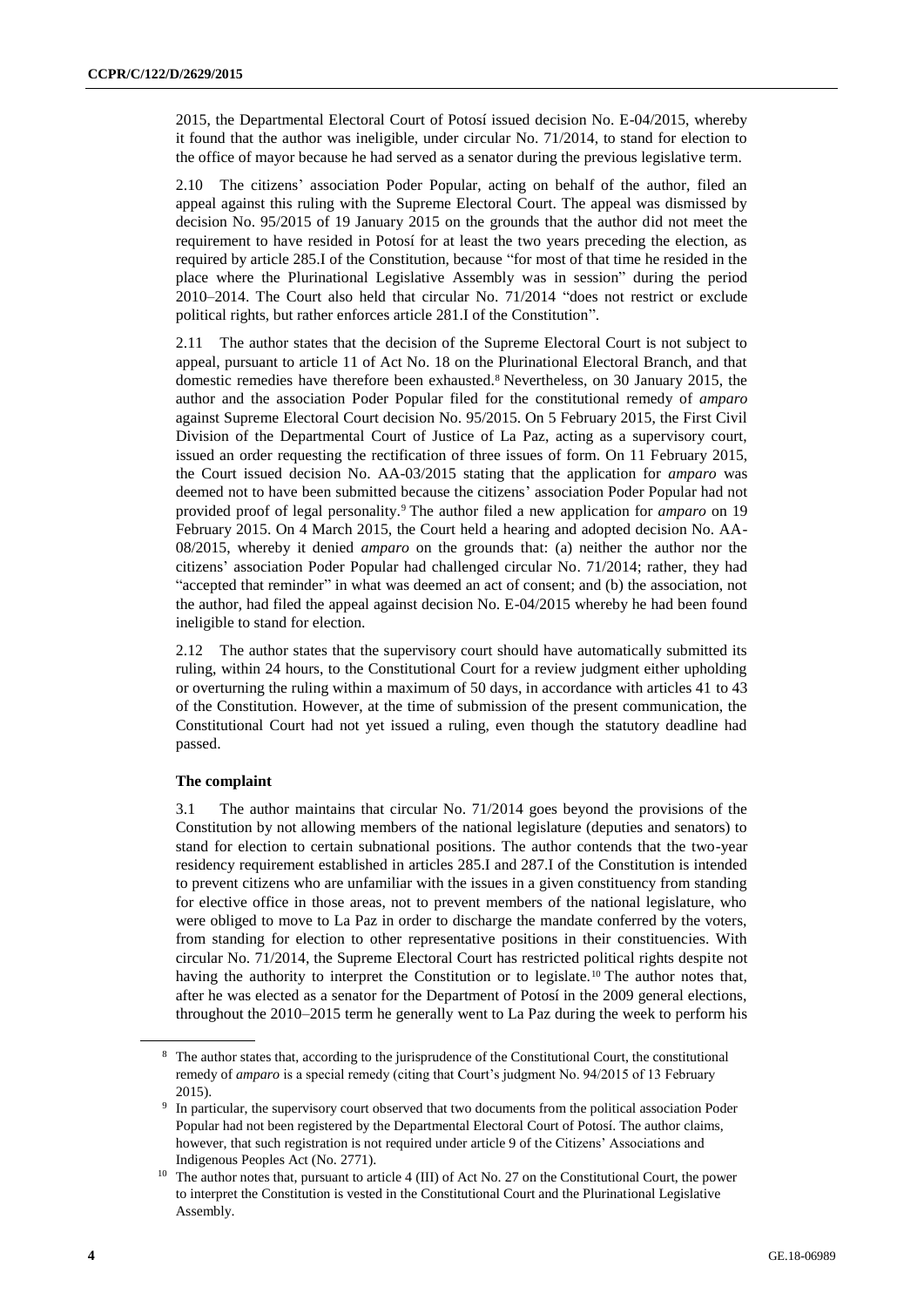duties as a senator and returned to his permanent residence in Potosí on weekends and for the meetings that were held in Potosí (during the legislature's "regional weeks"). Accordingly, circular No. 71/2014 and its application to his case in order to disqualify him as a candidate for mayor in the elections of 29 March 2015 violated his right under article 25 (b) of the Covenant.

3.2 The author claims to be a victim of discriminatory treatment in relation to the following persons who were national Assembly members in the 2010–2015 term and resided in La Paz during that period: (a) those who were allowed to stand as candidates in the general elections of 12 October 2014 for re-election as senators or deputies for the 2015–2020 term (see para. 2.4); (b) those who stood for election as governors or as members of departmental assemblies in the elections of 29 March 2015, as those positions were excluded, without justification, from the prohibition laid down in circular No. 71/2014, even though they are the highest-ranking positions at the subnational level; and (c) those who stood for election to subnational positions in the Department of La Paz in the elections of 29 March 2015. The circular was intended to ensure that those national legislators who served in the  $2010-2015$  term and were dissident members of MAS,<sup>11</sup> including the author, were barred from the electoral race by reason of their political opinion or position, in violation of articles 25 (c) and 26 of the Covenant.

3.3 The author further alleges that circular No. 71/2014 was neither objective nor reasonable, as it unjustifiably prevented members of the 2010–2015 Plurinational Legislative Assembly from standing as candidates for certain subnational positions but not for others, such as those of governor and departmental assembly member. The author maintains that this distinction was made for political rather than legal reasons. Accordingly, the disqualification of the author as a candidate for mayor was not based on objective and reasonable criteria, in violation of article 25 (a) and (b), read in conjunction with articles 2  $(1)$  and 26, of the Covenant.<sup>12</sup>

3.4 The author adds that the residency requirement established by both the Constitution and domestic legislation is "unreasonable" and "discriminatory". <sup>13</sup> The author claims that his disqualification as a candidate for mayor because of the residency requirement amounts to an additional violation of articles 25 and 26 of the Covenant.

3.5 The author contends that the electoral branch, which administers justice in electoral matters through the departmental electoral courts and the Supreme Electoral Court, is not independent of the executive branch, in violation of article 14 (1) of the Covenant. This lack of independence was manifested in the preferential treatment of MAS candidates through the disqualification of candidates belonging to other parties in the subnational elections of March 2015, after the legal personality of those parties was revoked. He also observes that during those elections President Evo Morales and Vice-President Álvaro García publicly threatened to refrain from implementing public works in several municipalities unless the residents voted for MAS candidates. While the electoral branch should have submitted information to the Public Prosecution Service with a view to the criminal investigation of such conduct, it did not take any action. The Office of the Ombudsman, in a public statement issued on 27 March 2015, expressed concern that the electoral branch was not acting with due transparency, efficiency, diligence and responsibility in relation to the elections to be held on 29 March 2015. The close ties between members of the Supreme Electoral Court and MAS are cited as evidence of the Court's lack of independence. Such members include the Vice-President of the Court, who

<sup>&</sup>lt;sup>11</sup> The author cites the examples of three other members of the national legislature in 2010–2014, each of whom had wished to stand for election as mayor of a major city in the 2014 elections but all of whom were disqualified under circular No. 71/2014 after they expressed views that diverged from the party's position.

<sup>&</sup>lt;sup>12</sup> In this regard, the author invokes the Committee's Views on communication No. 1354/2005, *Sudalenko v. Belarus*, of 19 October 2010, para. 6.7.

<sup>&</sup>lt;sup>13</sup> The author invokes paragraph 15 of general comment no. 25 (1996), which recognizes and protects the right of every citizen to take part in the conduct of public affairs, the right to vote and to be elected and the right to have access to public service.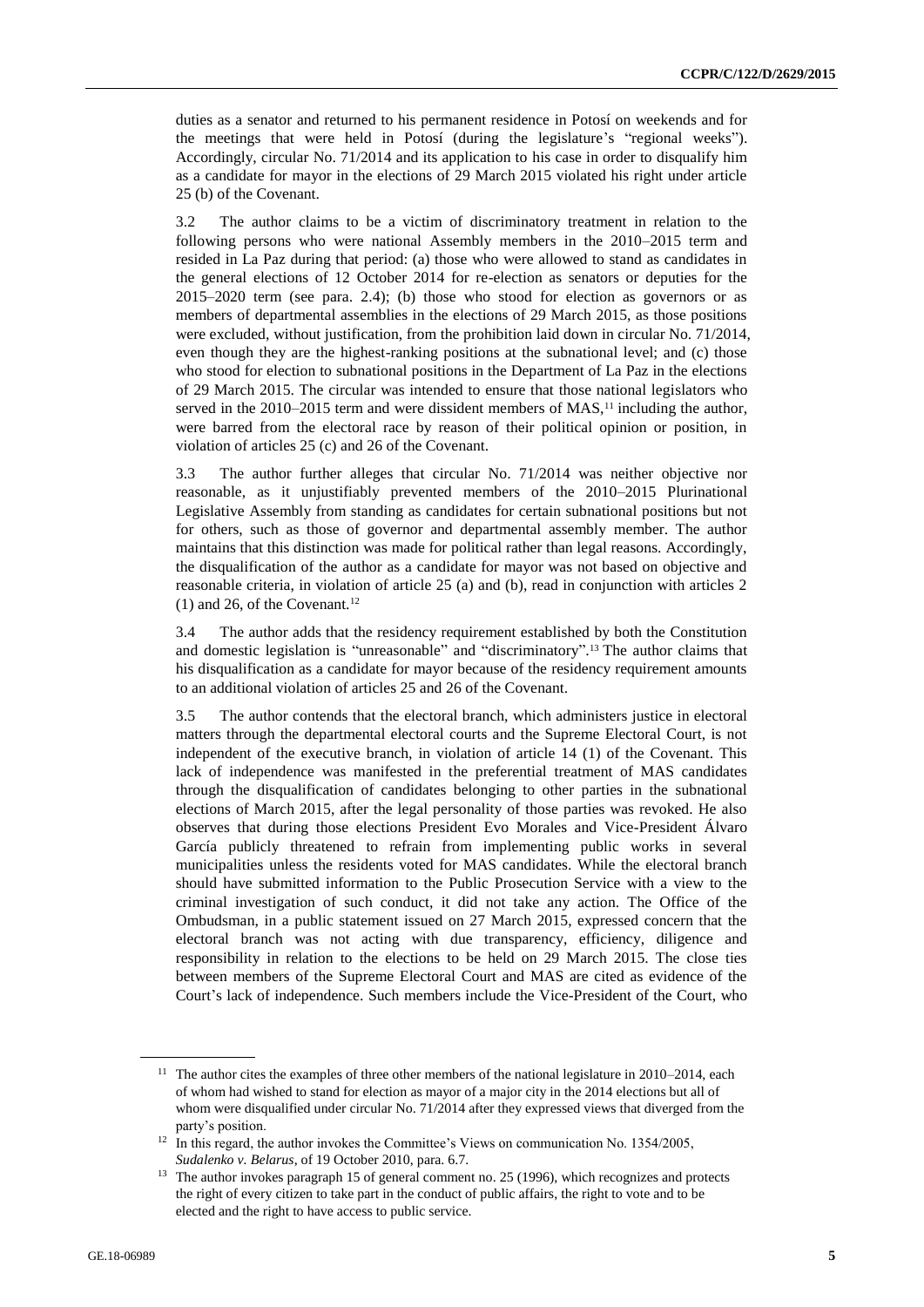was appointed directly by President Evo Morales, and three other members, all of whom signed decision No. 95/2015 confirming the author's disqualification.

3.6 The author contends that the Supreme Electoral Court also lacked impartiality, since, in the days preceding the decision on the author's appeal, there were six instances in which members of the Court let their verdict be known in public statements. <sup>14</sup> The Supreme Electoral Court's issuance of circular No. 71/2014, which harmed only the interests of candidates who were dissident members of MAS and advanced the interests of other MAS candidates, is another sign that the Court lacked impartiality.<sup>15</sup>

3.7 The author observes that both the Supreme Electoral Court and the Departmental Court of Justice of La Paz interpreted domestic provisions in an arbitrary manner, since both the Constitution (arts. 285.I and 287.I) and circular No. 52/2014 require candidates to have been permanent, not temporary, residents for at least the two years immediately preceding the election.

3.8 The author contends that the Court that ruled on his application for *amparo* was neither independent nor impartial, in violation of article 14 (1) of the Covenant, as it was affected by interference on the part of the executive branch. He states that such interference is commonplace throughout the judicial system, as noted by the Committee and other international bodies.<sup>16</sup> Furthermore, the author's application for *amparo* took 33 days to process, whereas article 129 of the Constitution requires that such applications be considered and decided upon immediately, within a maximum of 48 hours.<sup>17</sup> He notes that three other cases brought by members of the national legislature who were dissident members of MAS and were disqualified from the subnational elections of 2015 were also unduly delayed by issues of form. In addition to these delays, the author points out that even if the Constitutional Court had subsequently reviewed and reversed the decision on his application for *amparo*, it would have done so after the elections, meaning that the reversal would not have been an "effective" remedy.

3.9 The author maintains that the Constitutional Court's failure to rule on the review of the *amparo* decision as at the time of submission of the present communication, despite the existence of a legally prescribed time limit, violates the principle of promptness in the conduct of proceedings (art. 14 (1) of the Covenant) and his right to an effective remedy in accordance with article 2 (3) of the Covenant. It also violates the State party's obligation to take appropriate measures to give effect to the author's political rights, in accordance with article 2 (2) of the Covenant.

3.10 The author seeks, as reparation: (a) full redress, including public satisfaction and financial compensation to cover the costs incurred for his candidate registration and election campaign, the costs of travel to La Paz to carry out formalities related to his administrative and judicial claims, and the costs of legal representation at the national and international levels; (b) the repeal or amendment of existing legislation that prevents persons who have served in the national legislature from standing as candidates for subnational positions; (c) the repeal of the constitutional and electoral provisions establishing a residency requirement as a condition for the exercise of political rights;

<sup>&</sup>lt;sup>14</sup> The author cites six public statements made by the President and the Vice-President of the Supreme Electoral Court affirming the validity of circular No. 71/2014.

<sup>&</sup>lt;sup>15</sup> The author cites the Committee's general comment No. 32, paras. 19 and 21, on the right to equality before courts and tribunals and to a fair trial.

<sup>&</sup>lt;sup>16</sup> The author cites, inter alia, the Committee's concluding observations on the Plurinational State of Bolivia's third periodic report, CCPR/C/BOL/CO/3, para. 22; and the 2011 and 2014 annual reports of the Office of the United Nations High Commissioner for Human Rights (OHCHR) office in the Plurinational State of Bolivia.

<sup>&</sup>lt;sup>17</sup> The relevant part of article 129 of the Constitution provides that: "III. The authority or person against whom the application is filed shall be summoned, in the same manner as that prescribed for habeas corpus proceedings, for the purpose of providing information and, where appropriate, judicial records concerning the impugned conduct, no later than forty-eight hours from the time the application is filed. IV. The final decision shall be pronounced in a public hearing immediately upon receipt of the information from the authority or person against whom the application is filed or, in the absence of such information, shall be pronounced on the basis of the evidence produced by the applicant."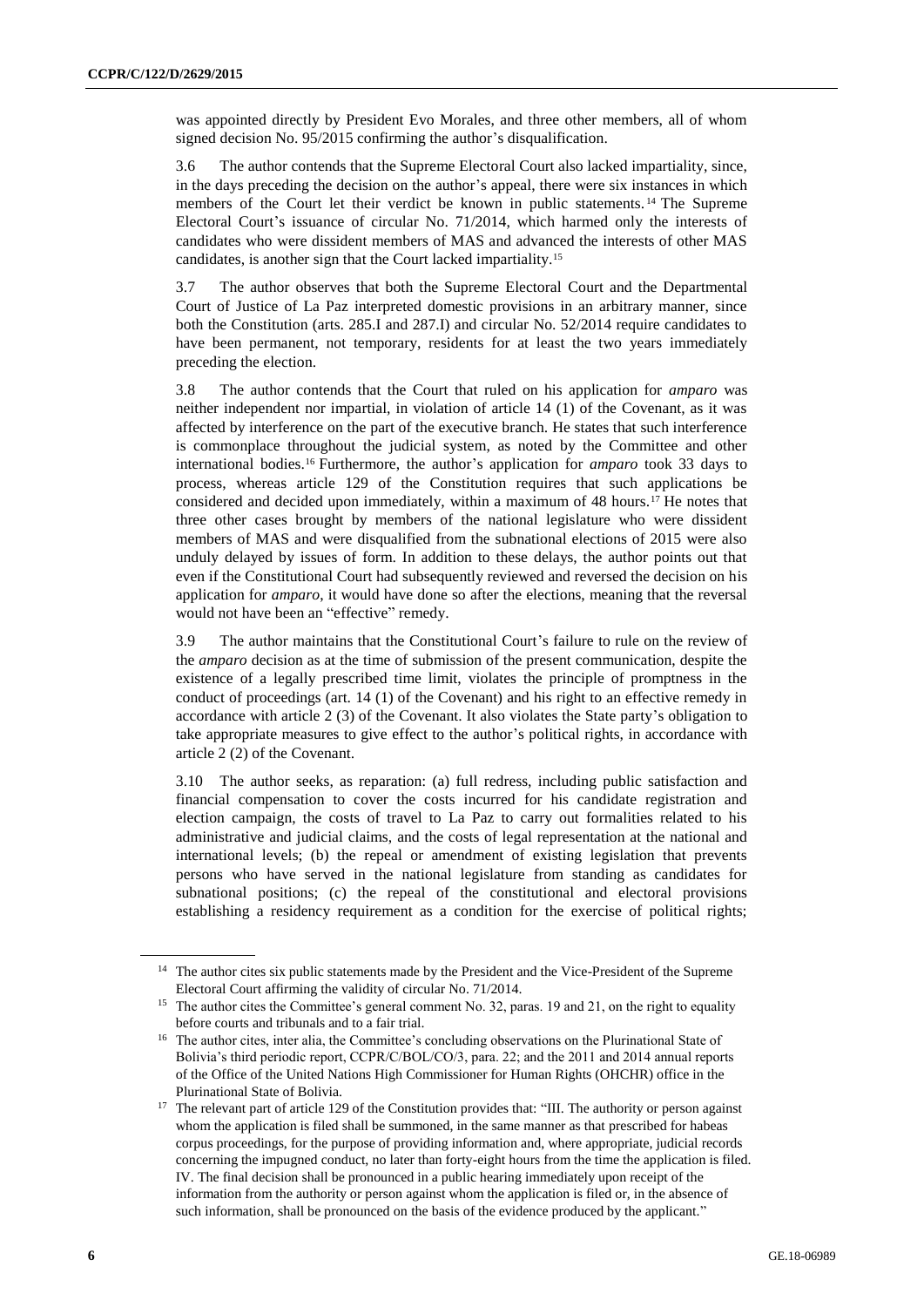(d) the adoption of legislation to guarantee that prompt, suitable and effective remedies are available to individuals wishing to challenge decisions of the electoral branch that infringe their political rights; and (e) the adoption of a transparent and appropriate mechanism for the election of members of the Supreme Electoral Court and the departmental electoral courts so as to ensure their independence and impartiality.

# **State party's observations on admissibility**

4.1 In its observations dated 3 September 2015, the State party contends that the communication is inadmissible on the grounds of a failure to exhaust domestic remedies. Firstly, the author should have submitted his application for constitutional *amparo* against circular No. 71/2014 of the Supreme Electoral Court, not against the decisions that disqualified him from standing as a candidate for mayor in the 2015 elections. The author's failure to file a timely *amparo* application against circular No. 71/2014 is deemed to constitute an act of "consent" whereby the author accepted the terms of that circular. Secondly, the remedy of *amparo* incorrectly sought against decision No. 95/2015 of the Supreme Electoral Court has not been exhausted, as the Constitutional Court has not yet ruled on the review of the judgment of the supervisory court that denied *amparo*, and there has thus been no final decision in the case. Lastly, the author could have raised his allegations of discrimination before a criminal court or administrative body pursuant to Act No. 45 of 8 October 2010 on the prohibition of racism and all forms of discrimination.

4.2 The State party also alleges an abuse of the right of submission, because the Committee does not have the authority to "order" States parties to carry out reparation measures such as those sought by the author, especially if they go beyond the legitimate purposes served by subsidiary systems for the protection of human rights. In particular, the expenses incurred by the author for his election campaign and subsequent expenses cannot be attributed to the State party, as they resulted from negligence on the part of the author. Regarding the request for the revision of domestic provisions, the State party notes that these provisions were adopted during the author's term as a member of the legislature, and the author did not take any action against them.

4.3 Finally, the State party submits that the communication is inadmissible for lack of sufficient substantiation of the complaint based on article 26 of the Covenant. Firstly, the right to equality and the prohibition of discrimination set out in article 26 are subordinate to the other rights protected by the Covenant, meaning that violations under this article cannot be claimed independently. Secondly, the author has not substantiated his claim of unfavourable differential treatment in relation to similar situations or comparable cases, nor has he shown that the alleged differential treatment was arbitrary or unreasonable. In this regard, circular No. 71/2014 does not establish any discrimination, since it applies equally to all persons who were members of the Plurinational Legislative Assembly in the 2010– 2015 term.

4.4 The State party notes that the purpose of the residency requirement for candidates is to ensure that persons who aspire to be elected to represent the interests of a regional or municipal community have direct knowledge of the socioeconomic and cultural conditions of that community. Members of the national legislature do not meet this requirement, as they do not have "permanent residency" in the region or municipality because their duties require them to live in La Paz. In addition, circular No. 71/2014 differentiates between departmental and municipal positions because departmental constituencies encompass a number of municipalities, and it would be impossible to require candidates to reside in each of them. However, the residency requirement for municipal office is justified by the need for a close relationship between the representative and the municipal community, which can be formed only through continuous residence for at least two years. Prior service as a national legislator is, however, compatible with departmental representation because deputies and senators represent their respective departments in carrying out their duties at the national level.

4.5 The State party notes that the appointment of the Vice-President of the Supreme Electoral Court is regulated by the Constitution (art. 172) and Act No. 18 on the Plurinational Electoral Branch (art. 13).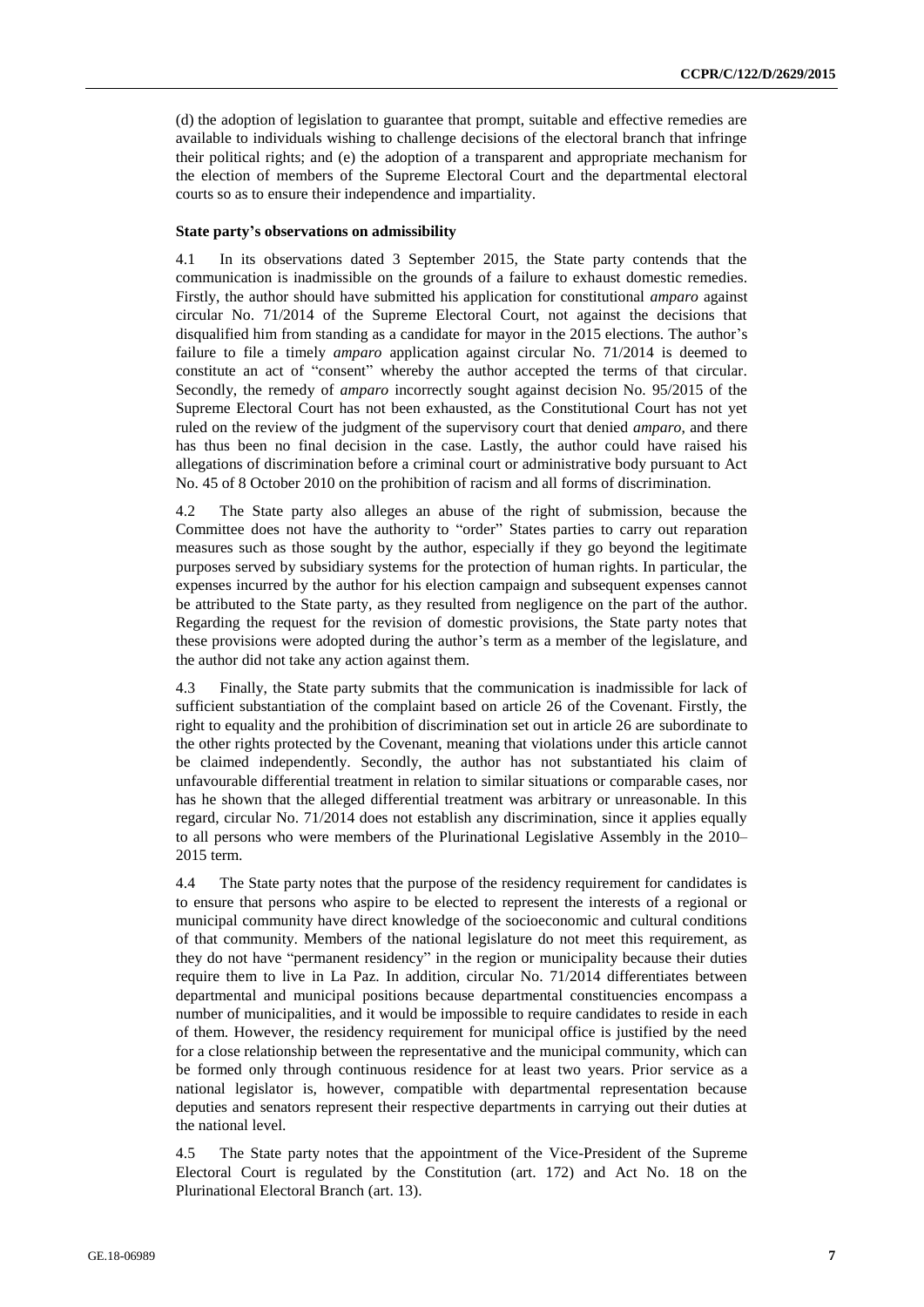# **Author's comments on the State party's observations on admissibility**

5.1 On 15 October 2015, the author submitted comments maintaining that the constitutional remedy of *amparo* provided for in article 129 of the Constitution is available only when the person concerned has been directly harmed.<sup>18</sup> According to the case law of the Constitutional Court, *amparo* cannot be used to challenge a norm *in abstracto*, since in that case the alleged act or omission would affect overall legal situations but would have no particular significance for the citizen if he or she had not been directly and specifically harmed. <sup>19</sup> Accordingly, *amparo* may not be invoked against circular No. 71/2014. The author reiterates that ordinary domestic remedies were exhausted with the submission of an appeal to the Supreme Electoral Court and that, in any event, the review of the *amparo* decision by the Constitutional Court is still pending, which means that the processing of his application has been unduly prolonged beyond the legally established time frame. With regard to the remedy provided for in Act No. 45, the author notes that article 12 of the Act provides that "persons who have been victims of acts of racism or discrimination may opt for constitutional, administrative or disciplinary and/or criminal remedies". The Act thus does not require the exhaustion of remedies under all types of jurisdiction. In the present case, the author chose to take action through the electoral courts, which he believed to be the most appropriate procedure, as proceedings under criminal law are not intended to provide redress for violations of political rights, but to determine criminal liability and impose penalties on those responsible.

5.2 The author submits that the principle of full redress for victims is a basic principle of international human rights law and that his specific request for measures to this effect, including compensation, reimbursement of procedural costs and revision of the relevant provisions, are common measures of reparation that have been ordered by the Committee itself. With regard to the revision of provisions, the author notes that, although he could have brought proceedings, in his capacity as a senator, to challenge the constitutionality of subconstitutional norms, he could not have challenged the residency requirement, as it is a condition established by the Constitution itself.

5.3 The author submits that the State party has confused the nature of article 2 (1) with that of article 26 of the Covenant. Article 2 (1) requires a link with other substantive articles of the Covenant, but this is not true of article 26, which establishes a stand-alone right. In the present case, violations have been alleged both under article 26 alone and under article 26 in conjunction with article 25 of the Covenant. The author reiterates that he was the victim of unfavourable differential treatment in relation to other persons in the same situation (persons who had been members of the Plurinational Legislative Assembly in the 2010–2015 term).

#### **State party's observations on the merits**

6.1 In a submission dated 29 February 2016, the State party notes that, in December 2014, the Supreme Electoral Court adopted regulations for the 2015 subnational elections (see para. 2.6) that specified that the Court could regulate technical and operational aspects of the administration and conduct of the subnational electoral process in 2015 by issuing circulars for that purpose. In this context, circular No. 71/2014 is a strictly operational instrument that clarifies the scope of constitutional rules.

6.2 The State party maintains that States parties are allowed to enact limitations or restrictions on the exercise of the rights set forth in the Covenant, provided that such restrictions are consistent with the principles of legality and proportionality. In this regard, the constitutional requirement of two years' permanent residency in the constituency where the person stands for election is intended to ensure the legitimacy and suitability of such representatives; i.e., the specific, permanent and significant ties that representatives must

<sup>&</sup>lt;sup>18</sup> Article 129 of the Constitution: "The constitutional remedy of *amparo* shall be applicable against unlawful or improper acts or omissions that are attributable to public servants or to other individuals or bodies and that restrict, impair or threaten to restrict or impair rights that are recognized by the Constitution and the law."

<sup>&</sup>lt;sup>19</sup> The author cites Constitutional Court judgments Nos. 1844/2003 of 12 December 2003 and 1290/2011 of 26 September 2011.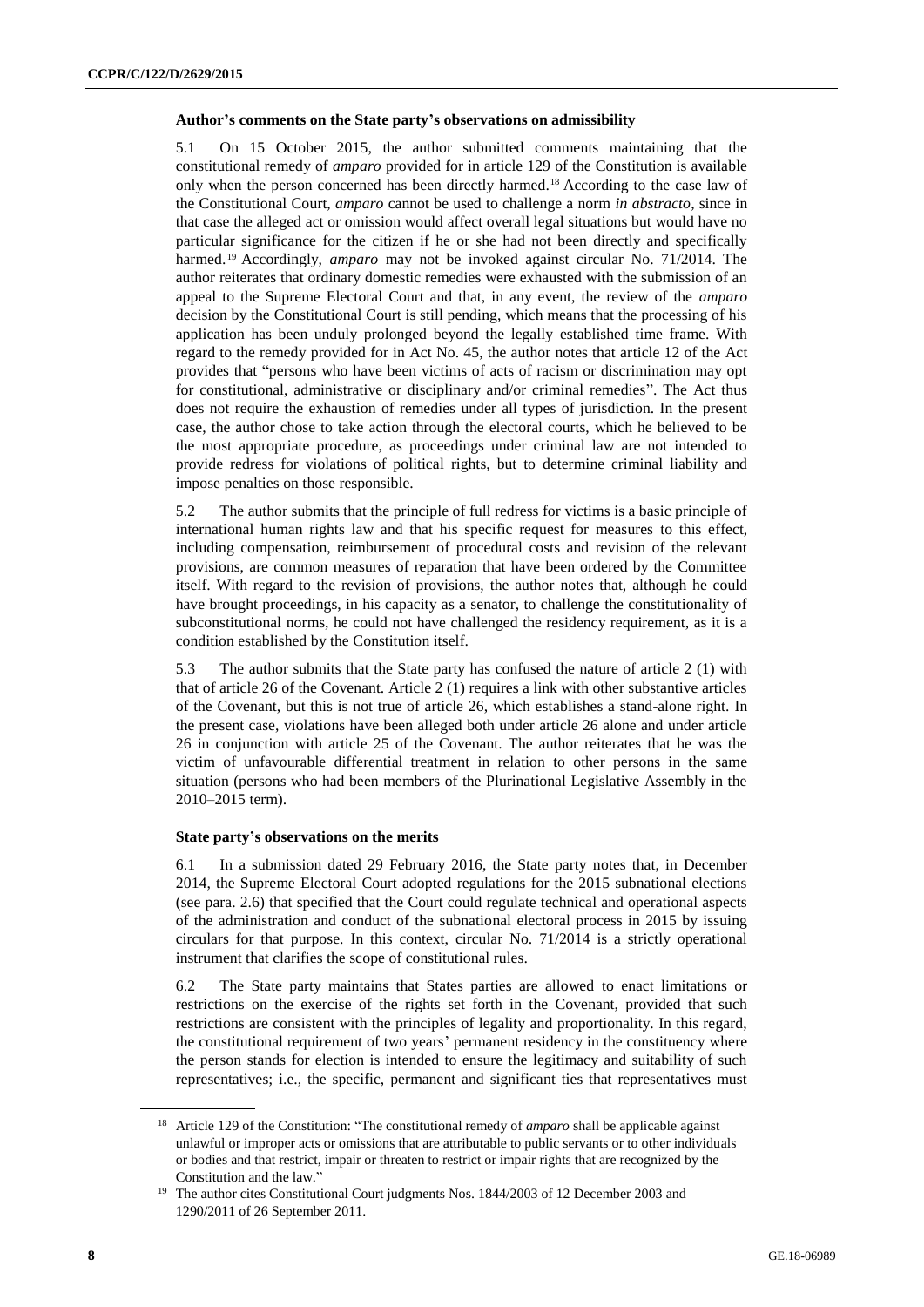maintain with their constituencies. The State party notes that several countries in the region have similar provisions.<sup>20</sup> The electoral residency requirement is meant to ensure that representatives protect the interests of the community concerned, for which purpose they must have prior direct knowledge of the social, cultural and economic conditions in that locality. As representation at the municipal level, in particular, is distinct from departmental or national representation, given the nature of the relationship with the population, it is municipal representatives whose capacity to represent the community is most crucial.

6.3 The State party reiterates that the appointment of a member of the Supreme Electoral Court by the President of the Plurinational State is a prerogative recognized by the Constitution and domestic legislation (see para. 4.5), and this appointment procedure in no way compromises the impartiality and competence of the electoral branch. The other six members of that Court are elected by the Plurinational Legislative Assembly.

6.4 The State party notes that the author submitted two applications for *amparo*. The first one, filed by the citizens' association Poder Popular, was rejected because of formal issues that were not rectified (see para. 2.11). On 5 February 2015, the supervisory court raised three issues regarding proof of the association's legal personality and clarification of the complaint, but these issues were not rectified. On 19 February 2015, the author filed a new application for *amparo*, which was found admissible on 25 February 2015 and on which a hearing was held on 4 March 2015. On that date the court adopted decision No. AA-08/2015, whereby *amparo* was denied because the author had not filed a timely application to challenge circular No. 71/2014, to which he was thus deemed to have consented. That decision was upheld by the Constitutional Court in a judgment issued on 29 September 2015.

6.5 The State party maintains that the person claiming to be a victim of discrimination bears the burden of proof, but in the present case, the author's submissions consist not of relevant evidence but of mere unfounded "speculations". The author attempts to conflate his situation as a candidate for mayor with two other situations that are completely different, namely the situation of candidates for re-election to the Plurinational Legislative Assembly and the situation of candidates for departmental office. The situation of the Plurinational Legislative Assembly members who stood for office in the Department of La Paz is likewise dissimilar, as those candidates had met the constitutional requirement of two years' residency.

6.6 The State party submits that it has complied at all times with the duty to adopt provisions that are consistent with the Covenant and to ensure that effective, relevant and timely remedies are available through both the constitutional and the electoral courts.

#### **Author's comments on the State party's observations on the merits**

7.1 On 1 May 2016, the author submitted comments contending that the two-year residency requirement established by article 285.I of the Constitution applies to all candidates for election to autonomous executive bodies at the departmental, regional and municipal levels, not only to candidates for municipal office. The only differential requirement set out in the Constitution concerns the minimum age (21 years for candidates for municipal office and 25 years for all other authorities). The author submits that the State party's argument that municipal representatives have a different relationship with the communities they represent is unreasonable and contrary to the Constitution.

7.2 The author notes that, before issuing circular No. 71/2014, the Supreme Electoral Court had previously adopted circular No. 52/2014 setting out regulations for the electoral process in the subnational elections of 2015 and specifying the acceptable means of proving two years' permanent residency. Circular No. 71/2014 was subsequently issued for the sole purpose of disqualifying Plurinational Legislative Assembly members who were dissident members of MAS by setting out specific grounds for disqualification that are not provided

<sup>&</sup>lt;sup>20</sup> The State party cites, as examples of countries that require two years' residency prior to elections, Argentina (for senators and deputies of a province), Chile (for senators and deputies of a region) and Ecuador (for district and municipal mayors). In addition, Honduras requires five years' residency for deputies and Paraguay requires five years' residency for mayors and municipal council members.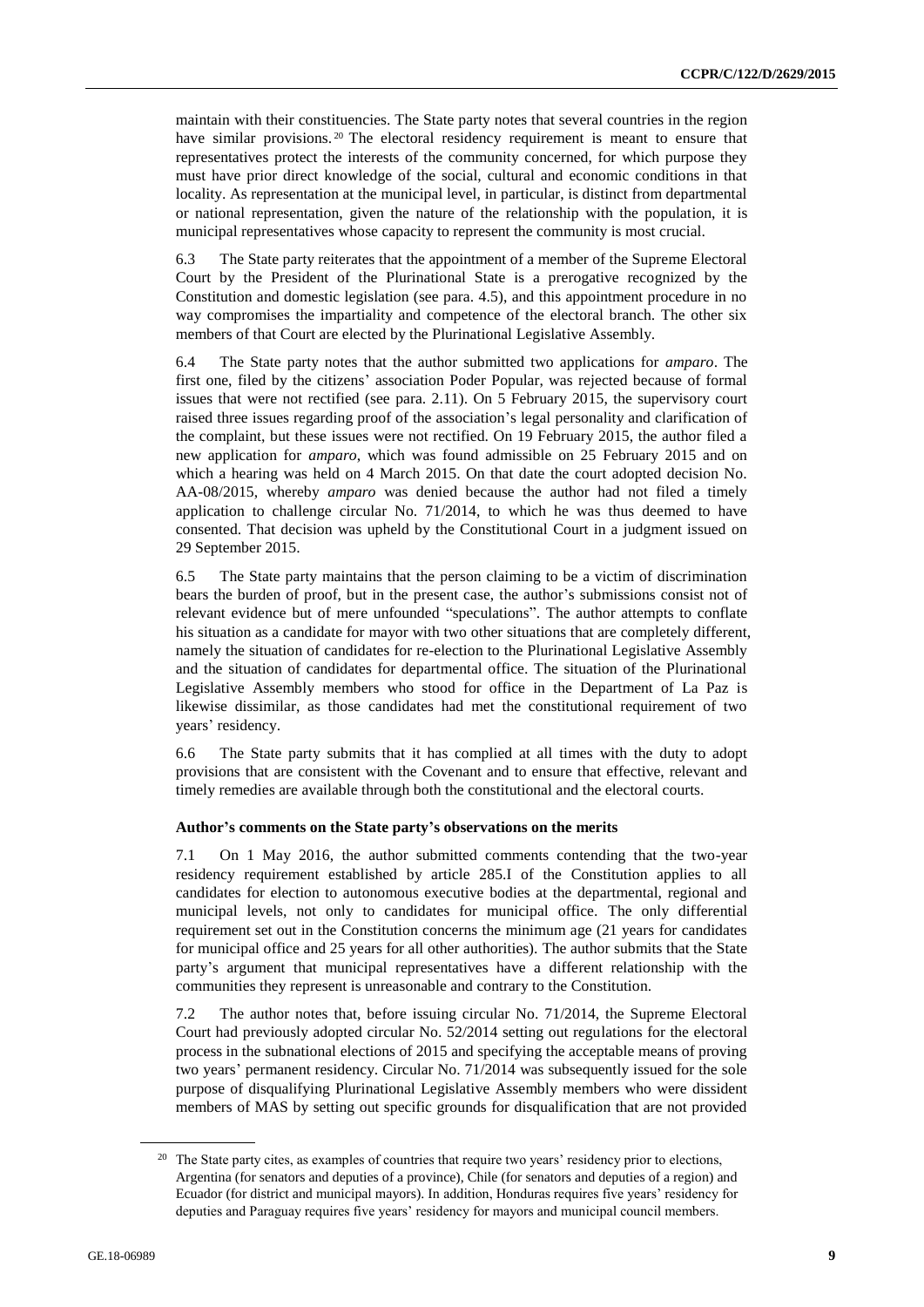for in the Constitution. This is contrary to the State party's claim that the circular was of a technical and operational nature.

7.3 Regarding the constitutional residency requirement for candidates, the author points out that the legal systems of the other Latin American countries cited by the State party do not include a different requirement for positions at the municipal level. He reiterates that, under circular No. 71/2014, the residency requirement is arbitrarily and selectively applied only to certain positions and certain elections (those of March 2015); this was not the case in previous subnational elections.

7.4 The author notes that, under article 25 (a) of the Covenant, any limitation must be imposed by means of formal laws. In this case, however, the disqualification was effected by means of an administrative circular, which does not have the status of law.

7.5 The author submits that article 14 (1) of the Covenant requires a court not only to be impartial, but also to appear to a reasonable observer to be impartial. In the present case, all the members of the Supreme Electoral Court division that decided on his appeal against the disqualification decision were chosen "because of their close ties to the governing party". He points out that one of the judges of that Court subsequently "acknowledged" to a media outlet that "it was wrong to disallow the participation of former Assembly members in the subnational elections by accepting circular No. 71/2014". 21

7.6 The author notes that the State party has not contested his allegations regarding the lack of independence and impartiality in constitutional proceedings. He notes that all the candidates who were disqualified under circular No. 71/2014 filed appeals that were rejected by the constitutional and electoral courts. He adds that the Constitutional Court denied *amparo* without considering the merits of his claims because it understood that the norm he was challenging was circular No. 71/2014.

7.7 Finally, the author points out that the Constitutional Court took 220 days to consider his appeal and issued its ruling after the legal time limit of 50 days and after the subnational elections had already taken place. With regard to the delays in the first-instance constitutional proceedings, the author disputes the State party's claim that the delays were attributable to the author's negligence with regard to the correction of formal defects in his application. He stresses that the issues of form raised by the supervisory court were arbitrary and not based on the applicable provisions (see para. 2.11). He also points out that the supervisory court denied *amparo* on the basis of two formal issues: the failure to challenge circular No. 71/2014 and the fact that the appeal against decision No. E-04/2015 had been submitted by the association Poder Popular and not directly by the author. He maintains that, under Act No. 26 on elections, relations between political organizations and the electoral branch are conducted exclusively through the representatives of those organizations; the supervisory court's interpretation is thus erroneous and contrary to the law. He adds that the Supreme Electoral Court considered the appeal and issued decision No. 95/2015 without finding that the political organization lacked standing (see para. 2.10).

# **Additional submissions by the parties**

8.1 In submissions dated 31 October 2016 and 22 September 2017, the State party reiterates its arguments on admissibility and on the merits. It stresses that the purpose of circular No. 71/2014 was to "remind" candidates of the constitutional residency requirement, without distinguishing between political dissidents and pro-Government candidates.<sup>22</sup> It points out that, while the only distinction provided for in the Constitution concerns the minimum age for elective office, the regulations on the 2015 subnational elections empowered the Supreme Electoral Court to regulate technical and operational issues not covered in the regulations themselves. Circular No. 71/2014 was issued for that

<sup>&</sup>lt;sup>21</sup> The author attaches an article from the newspaper Página Siete containing the quotation to which he refers.

<sup>&</sup>lt;sup>22</sup> The State party asserts that the objectivity of this measure is demonstrated by the fact that, in the Department of Potosí, 18.6 per cent of the candidates who were disqualified from the 2015 subnational elections were pro-Government candidates.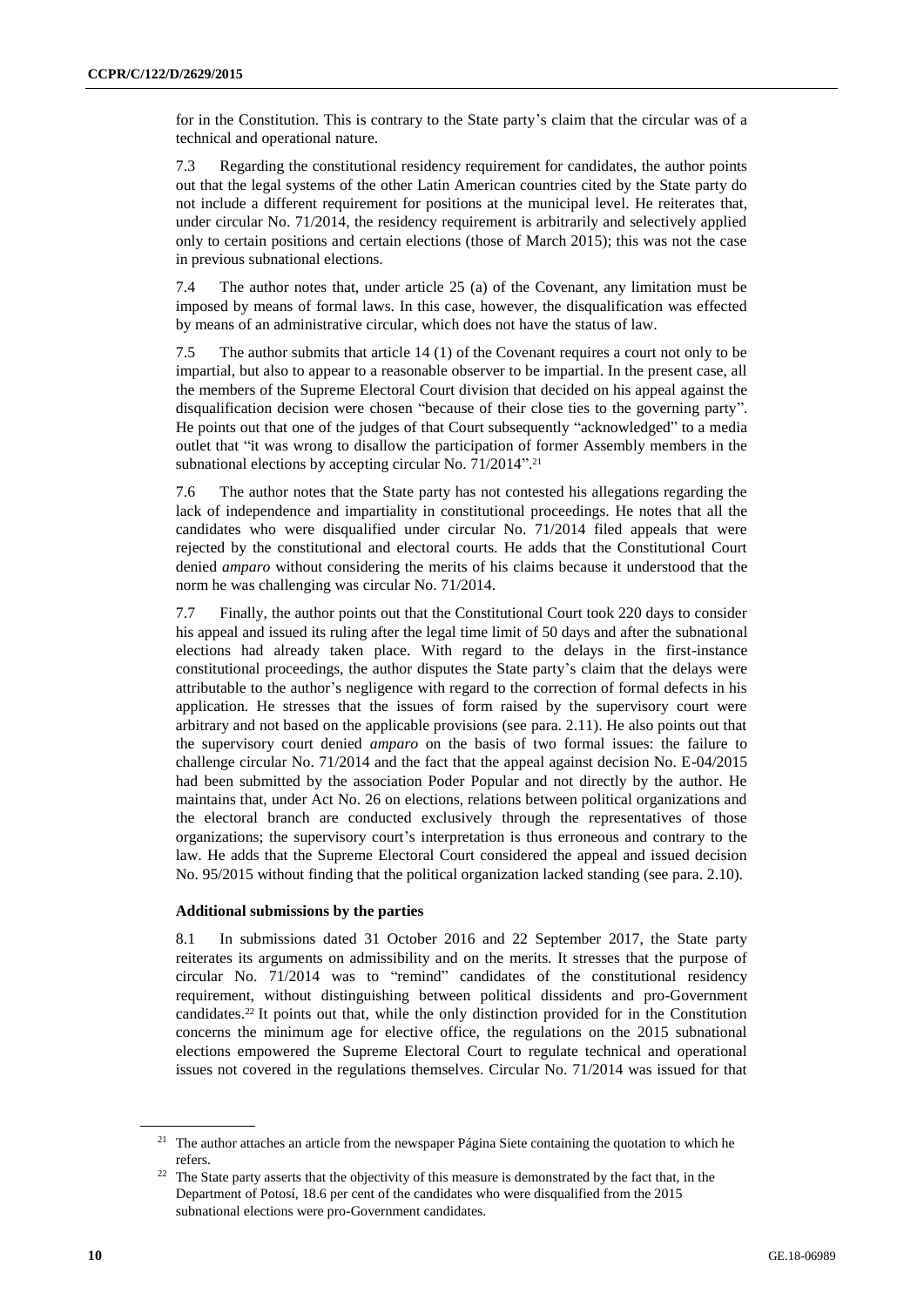purpose and was intended not to impose arbitrary restrictions on rights, but to take account of the particular nature of municipal representation.

8.2 The State party notes that the supervisory court denied *amparo* when it found that it was unable to consider the case on the merits because the application had been submitted by representatives of the association Poder Popular and not by the author in his capacity as the aggrieved party.

9. On 21 November 2017, the author submitted comments stating that the State party's additional observations did not contain any new information and reaffirming his earlier contentions.

# **Issues and proceedings before the Committee**

# *Consideration of admissibility*

10.1 Before considering any claim contained in a communication, the Committee must decide, in accordance with rule 93 of its rules of procedure, whether the communication is admissible under the Optional Protocol.

10.2 The Committee takes note of the State party's argument that domestic remedies have not been exhausted (see para. 4.1) because: (a) the author should have filed an application for *amparo* against circular No. 71/2014 instead of filing it against the electoral court decisions that disqualified him as a candidate for mayor in the elections of March 2015; (b) the Constitutional Court had not yet ruled on the review of the application for *amparo* at the time the communication was submitted; and (c) the author should have brought his complaint of discrimination before a criminal court or administrative body pursuant to Act No. 45 on the prohibition of racism and all forms of discrimination. However, the Committee notes the author's claim — which is not refuted by the State party — that the Constitutional Court has held that the remedy of *amparo* cannot be sought against a norm *in abstracto* and the individual concerned must have been directly and specifically harmed (see para. 5.1). The Committee also notes that the Constitutional Court's judgment of 29 September 2015 upheld the decision on the *amparo* application, with the result that constitutional remedies appear to have been exhausted (see paras. 6.4 and 7.7). Lastly, the Committee takes note of the author's claim that Act No. 45, to which the State party refers, does not require that all possible legal avenues be exhausted and that the electoral courts were the most appropriate means of obtaining redress for violations of political rights (see para. 5.1). Accordingly, the Committee considers that article 5 (2) (b) of the Optional Protocol does not constitute a barrier to the admissibility of the communication.

The Committee takes note of the State party's argument that the author has abused the right of submission because the reparation sought goes beyond the purview of the Committee and the harm suffered was in any event the result of the author's negligence (see para 4.2). However, the Committee points out that under the procedure established by the Optional Protocol, when it finds violations of the Covenant it is competent to determine the reparation measures that the State party should take in order to remedy the harm caused and prevent future violations. Thus, there is nothing to prevent the authors of communications from requesting or proposing measures of redress, although the Committee is not bound by any such requests. Furthermore, the Committee considers that the determination of whether there was negligence on the author's part in the context of his actions at the national level is closely related to the merits of the case. The Committee therefore considers that article 3 of the Optional Protocol does not constitute a barrier to the admissibility of the communication.

10.4 The State party has also argued that the author's complaint under article 26 of the Covenant has not been sufficiently substantiated, asserting that that article cannot be invoked independently and that the author did not provide examples of similar situations to justify his claim of unfavourable discriminatory treatment (see para. 4.3). The Committee recalls, however, that article 26 of the Covenant does not merely duplicate the guarantee already provided for in article  $2(1)$  but establishes an autonomous right.<sup>23</sup> Furthermore, the

<sup>23</sup> See general comment No. 18 (1989) on non-discrimination, para. 12.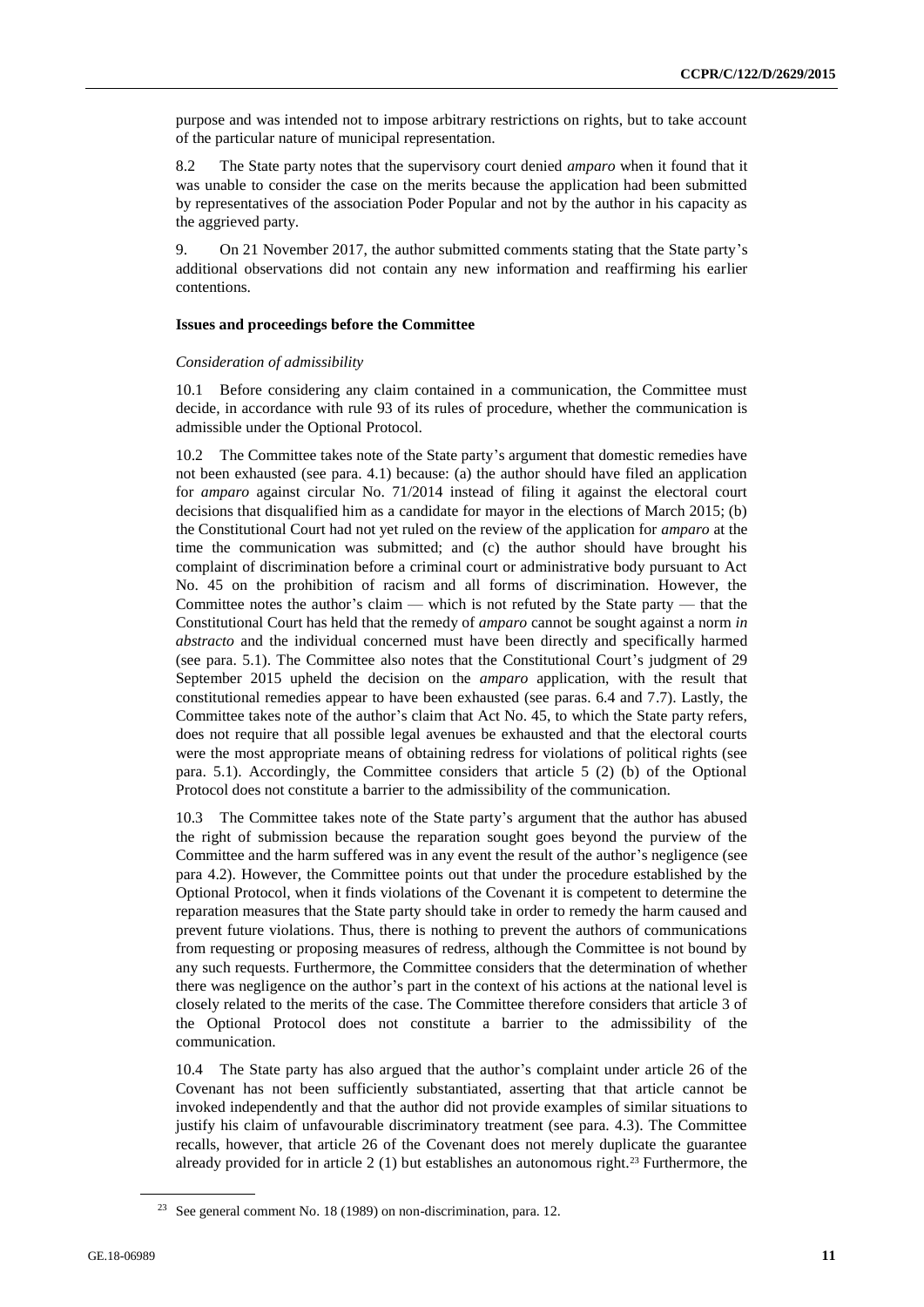Committee considers that the author has provided sufficient arguments to substantiate the claim that he was treated less favourably than other candidates in the subnational elections of 2015 (see paras. 3.2–3.8). It also finds that these allegations are closely related to the merits of the case and decides to consider them on the merits.

10.5 The Committee takes note of the author's claim, based on article 14 (1) of the Covenant, that the electoral branch is not independent or impartial (see paras. 3.5 and 3.7). The Committee also notes, however, that the actions of that branch that are described by the author refer to cases that are different from the present case, which relates to the author's disqualification as a candidate for mayor in the subnational elections of 2015. The Committee finds that the author has also failed to show how the composition of the Supreme Electoral Court detracted from its independence in ruling on his appeal. Moreover, he has not shown that the independence of the members of that Court was not duly safeguarded by the manner in which they were chosen. Lastly, the Committee observes that the statements in support of circular No. 71/2014 that were made by members of the Court before the issuance of decision No. 93/2015 were of a general nature and did not refer specifically to the author's disqualification. Consequently, the Committee finds that, for the purpose of admissibility, the author has not sufficiently substantiated this claim, based on article 14 (1) of the Covenant, that the independence of the Court was not maintained in law and in practice, and declares it inadmissible under article 2 of the Optional Protocol.

10.6 The Committee also notes the author's claim, under article 14 (1) of the Covenant, that the executive branch interfered in the work of the Court that ruled on his application for *amparo*, thereby undermining the independence of the Court (see para. 3.10). The Committee notes, however, that the author has not provided any specific information to support the claim that the executive branch interfered in the constitutional *amparo* proceedings. Accordingly, the Committee considers that this part of the claim has not been sufficiently substantiated by the author and declares it inadmissible under article 2 of the Optional Protocol.

10.7 With regard to the author's claims under article 2 (2) and (3) of the Covenant, concerning the issuance of the Constitutional Court's ruling after the legally established deadline (see paras. 2.12, 3.8 and 3.9), the Committee recalls its jurisprudence to the effect that the provisions of article 2 of the Covenant set forth a general obligation for States parties and cannot give rise, when invoked separately, to a claim in a communication under the Optional Protocol. <sup>24</sup> Consequently, the Committee declares this part of the communication to be incompatible with the provisions of the Covenant and inadmissible under article 3 of the Optional Protocol.

10.8 However, the Committee finds that the author's claims under articles 25 and 26 of the Covenant, concerning his disqualification as a candidate for mayor in the subnational elections of 2015, as well as the claims under article 14 (1) of the Covenant, concerning the undue delays in the constitutional proceedings on his application for *amparo*, have been sufficiently substantiated for the purpose of admissibility, declares them admissible and proceeds to consider them on the merits.

# *Consideration of the merits*

11.1 The Committee has considered the present communication in the light of all the information made available to it by the parties, in accordance with article 5 (1) of the Optional Protocol.

11.2 The Committee takes note of the author's claims under article 25 of the Covenant, to the effect that he was deemed ineligible to stand for election to the office of mayor of Potosí under the terms of circular No. 71/2014 issued by the Supreme Electoral Court; that this circular prohibited persons who were members of the Plurinational Legislative Assembly in the 2010–2015 term from standing for election to subnational office in 2015, while excluding department-level positions from this prohibition, for reasons that were left unspecified; that this prohibition diverged, with no justification whatsoever and without the required legal basis, from the interpretation and practice that had been followed until that

<sup>24</sup> See, inter alia, *Poliakov v. Belarus*, communication No. 2030/11, para. 7.6.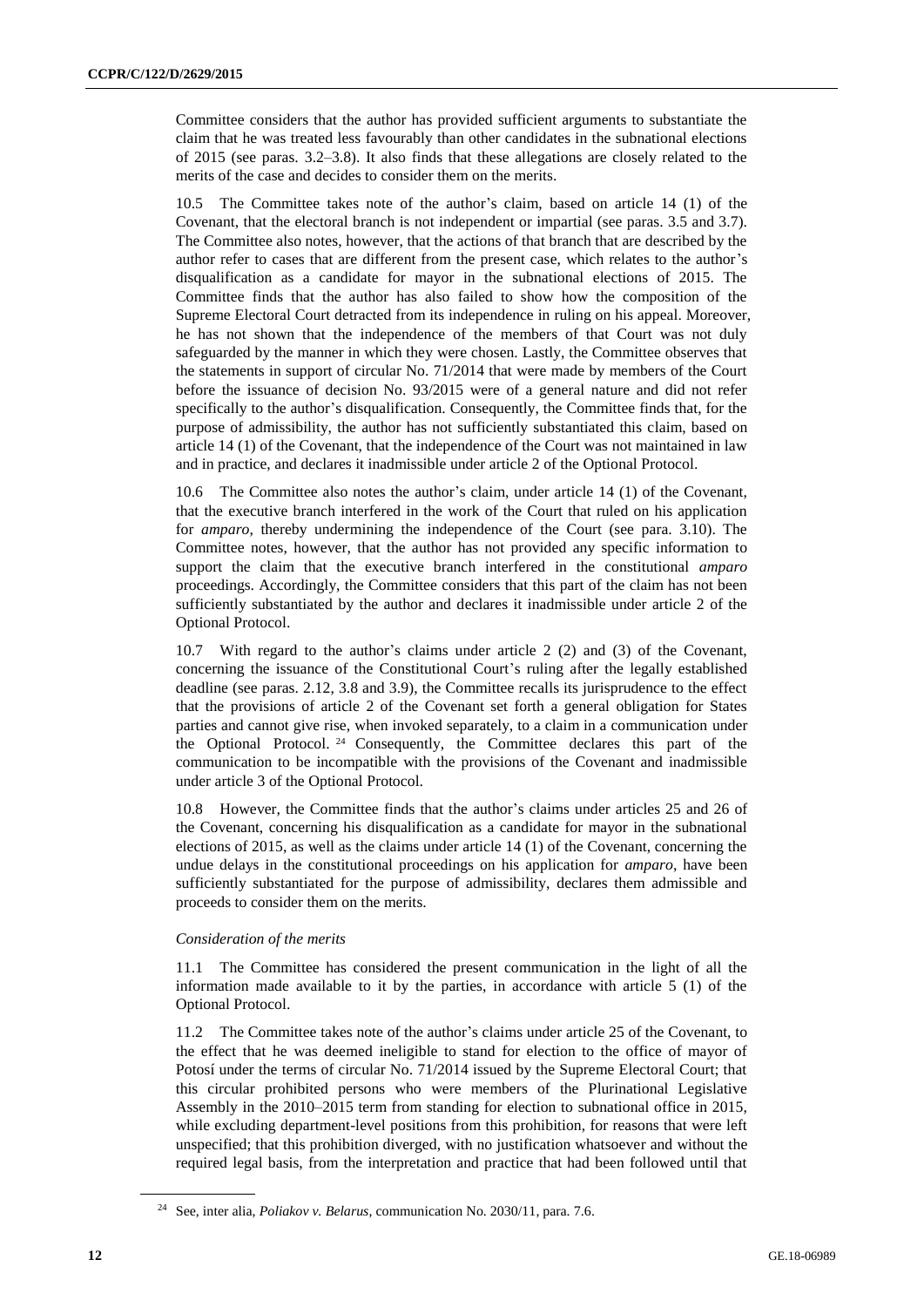time, given that, while articles 149, 285.I and 287.I of the Constitution set out a requirement of two years' "permanent residency" prior to the elections for all candidates to parliamentary and executive office, the electoral branch had decided that voter registration in the constituency in question and a notarized statement should be deemed to constitute proof of such residency; that the Supreme Electoral Court itself had until that time held that members of the national Assembly had permanent residency in the departments they represented, not in La Paz, where they carried out their legislative duties; and that, with the introduction of this prohibition, the Supreme Electoral Court went beyond its power to regulate technical issues by means of circulars, thereby unlawfully and unreasonably restricting the author's right to stand for election to the office in question (see paras. 2.3– 2.6 and 3.1–3.4).

11.3 The State party has argued that circular No. 71/2014 is a rule of a technical and operational nature intended merely to serve as a reminder of the constitutional requirement that candidates must have resided in the constituency in which they are seeking office for at least the two years preceding the election (see paras. 4.4 and 6.1). Although the Committee does not wish to express an opinion on the interpretation and application of domestic law, it notes that circular No. 71/2014 prevented several persons who had been members of the Plurinational Legislative Assembly (senators and deputies) in the 2010–2015 term from standing for positions on municipal councils and other bodies in the 2015 elections. The Committee also notes that, in the light of the interpretation established by circular No. 71/2014, the author was deemed ineligible to stand for election to the office of mayor because he had held the post of senator in the previous term. The Committee thus considers that circular No. 52/2014 (see para. 2.6), circular No. 71/2014 and the electoral court decisions issued pursuant to the latter circular restricted the author's right to stand for election to the office of mayor in the subnational elections of 29 March 2015 by declaring him to be ineligible.

11.4 The Committee must therefore decide whether this restriction was warranted. The Committee recalls that the exercise of the rights recognized in article 25 of the Covenant, including the right to stand for election, may not be suspended or excluded except on grounds that are established by law and that are objective and reasonable.<sup>25</sup>

11.5 In the present case, the State party has argued that the intent of the constitutional residency requirement for candidates is to ensure that representatives have direct knowledge of the socioeconomic and cultural conditions of the communities they represent, and that the duty of representation is especially incumbent on municipal representatives because of the close relationship that they must have with the locality (see paras. 4.4 and 6.2). The Committee notes, however, that the State party has not explained why a candidate such as the author would cease to be aware of the socioeconomic and cultural situation of the community from which he comes, which he represents, and where he has his habitual residence, merely because he was a senator in the previous legislative term and had to go to La Paz on a regular basis to attend meetings of the legislature in the discharge of his duties, particularly as he returned to his permanent residence in Potosí on weekends and for the meetings that were held in that city during the legislature's "regional weeks" (see para. 3.1). The State party has also failed to argue convincingly that the office of municipal (or regional) representative differs substantially from that of representatives of other constituencies (national and departmental), to such a degree that it warrants a significant distinction that is not provided for in the Constitution or domestic legislation (see paras. 2.4–2.6). Lastly, the Committee notes that, as the author argues and the State party does not dispute, that interpretation was introduced for the first time by circular No. 71/2014 in the context of the 2015 subnational elections and had not been applied to previous municipal elections (see paras. 2.7 and 7.3). In the light of the foregoing, the Committee finds that the author's disqualification under circular No. 71/2014 was not based on objective and reasonable criteria that were clearly established by law. Accordingly, the disqualification of the author as a candidate for mayor in the subnational elections of 2015 unduly restricted his rights under article 25 of the Covenant, in violation of that provision.

<sup>25</sup> See general comment No. 25, paras. 4 and 15.